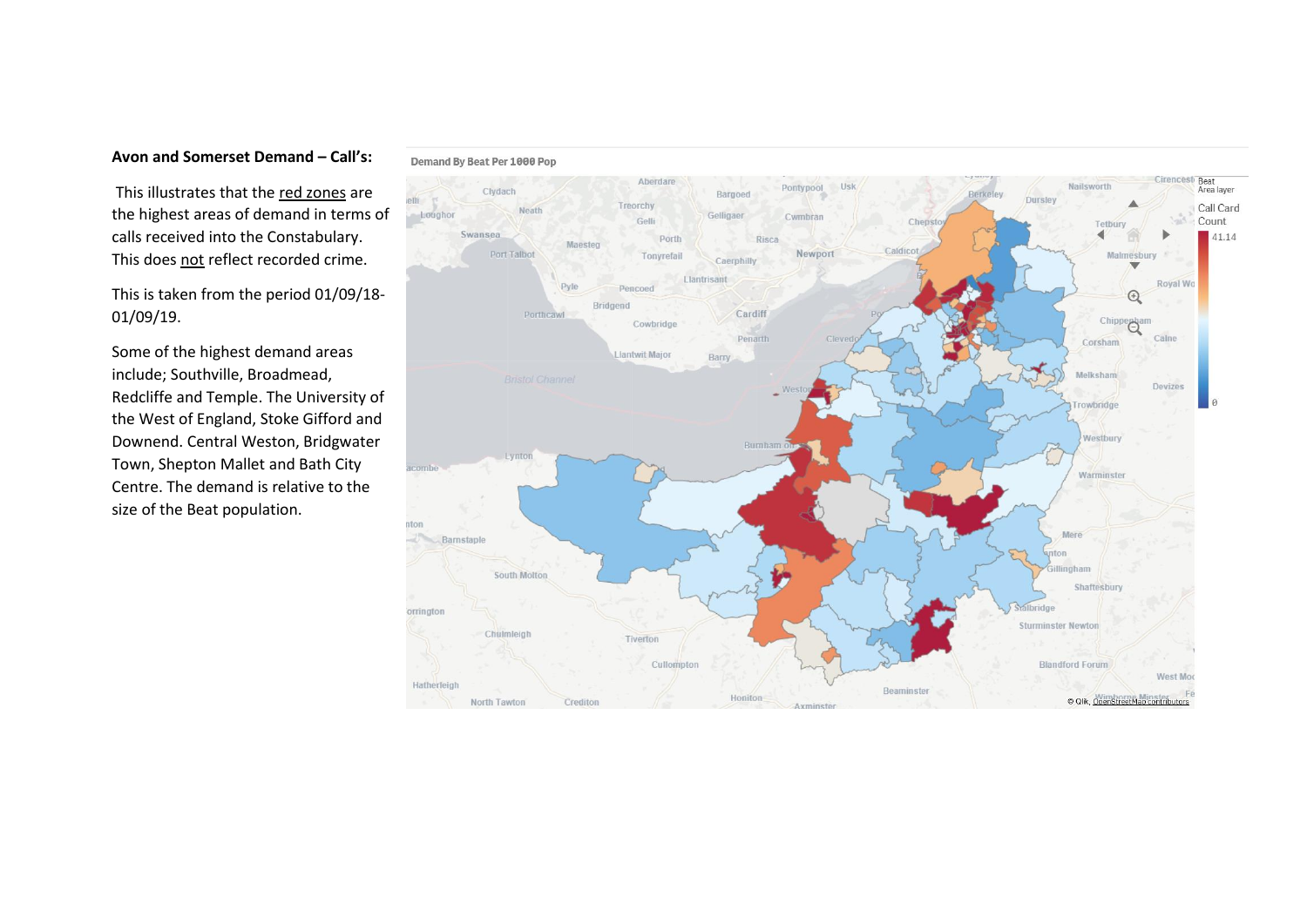## **Avon and Somerset Top 5 Crime Type Volume:**



This shows the top 5 crime types within the force area. These are all recorded crimes from the period 01/09/18-01/09/19. It must be noted that there are a number of crime types under these groupings, for example; 'Violence Against The Person' holds a spectrum of offences, which will involve both physical violence and non-physical (i.e. verbal or malicious communications).